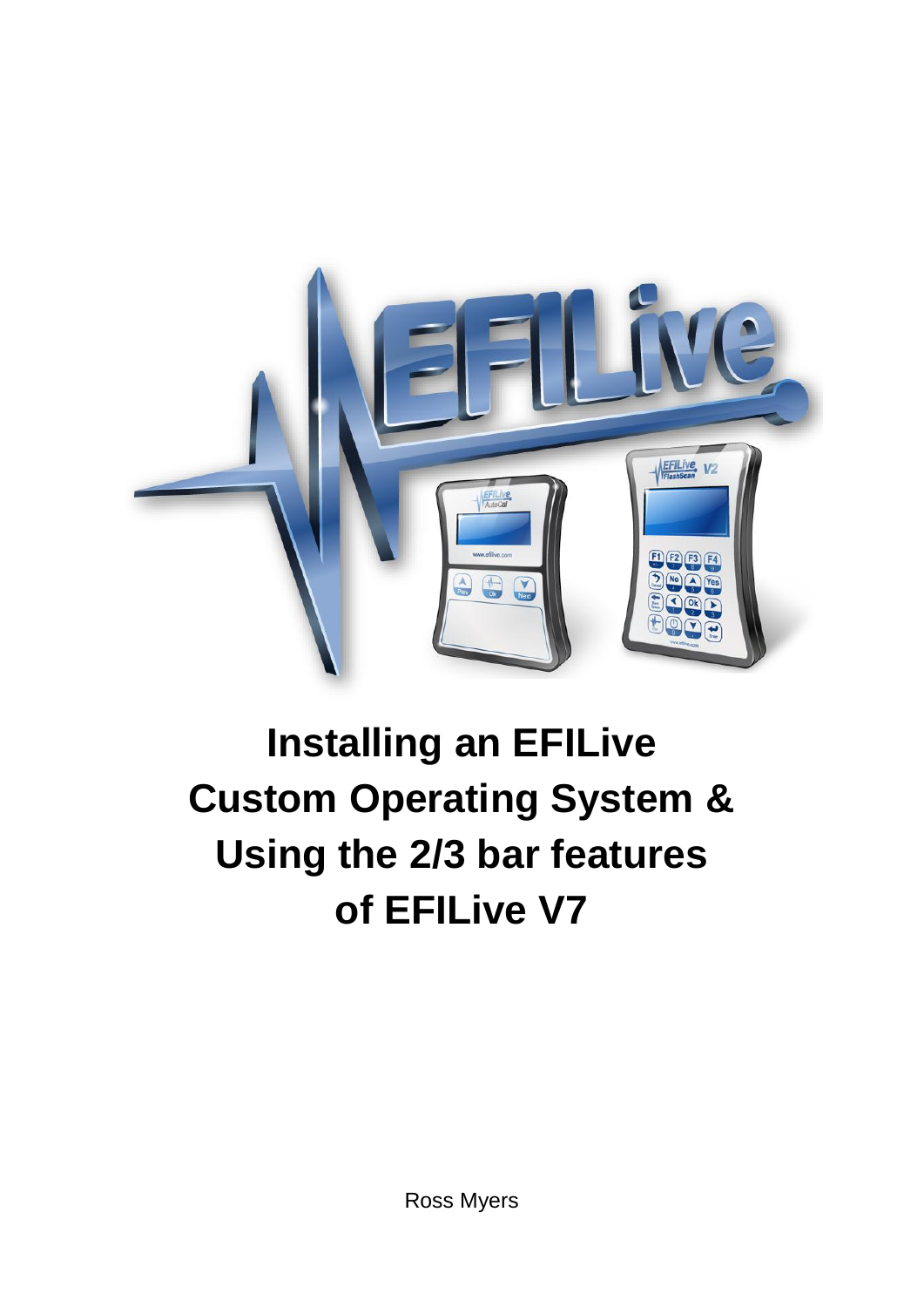# Installing an EFILive Custom Operating System & Using the 2/3 bar features of EFILive V7

© 2005 [EFILive Limited.](http://www.efilive.com/) All rights reserved

> First published 14 Jul, 2005 Revised 19 May, 2014

You may freely copy and distribute this entire document.

You may freely quote, copy and distribute portions of this document, only if any such quote or copy acknowledges EFILive as the original author.

If you wish to quote, copy or distribute portions of this document without acknowledging EFILive as the original author, written permission must be obtained from EFILive Limited. Permission may be requested via email to [permissions@efilive.com](mailto:permissions@efilive.com)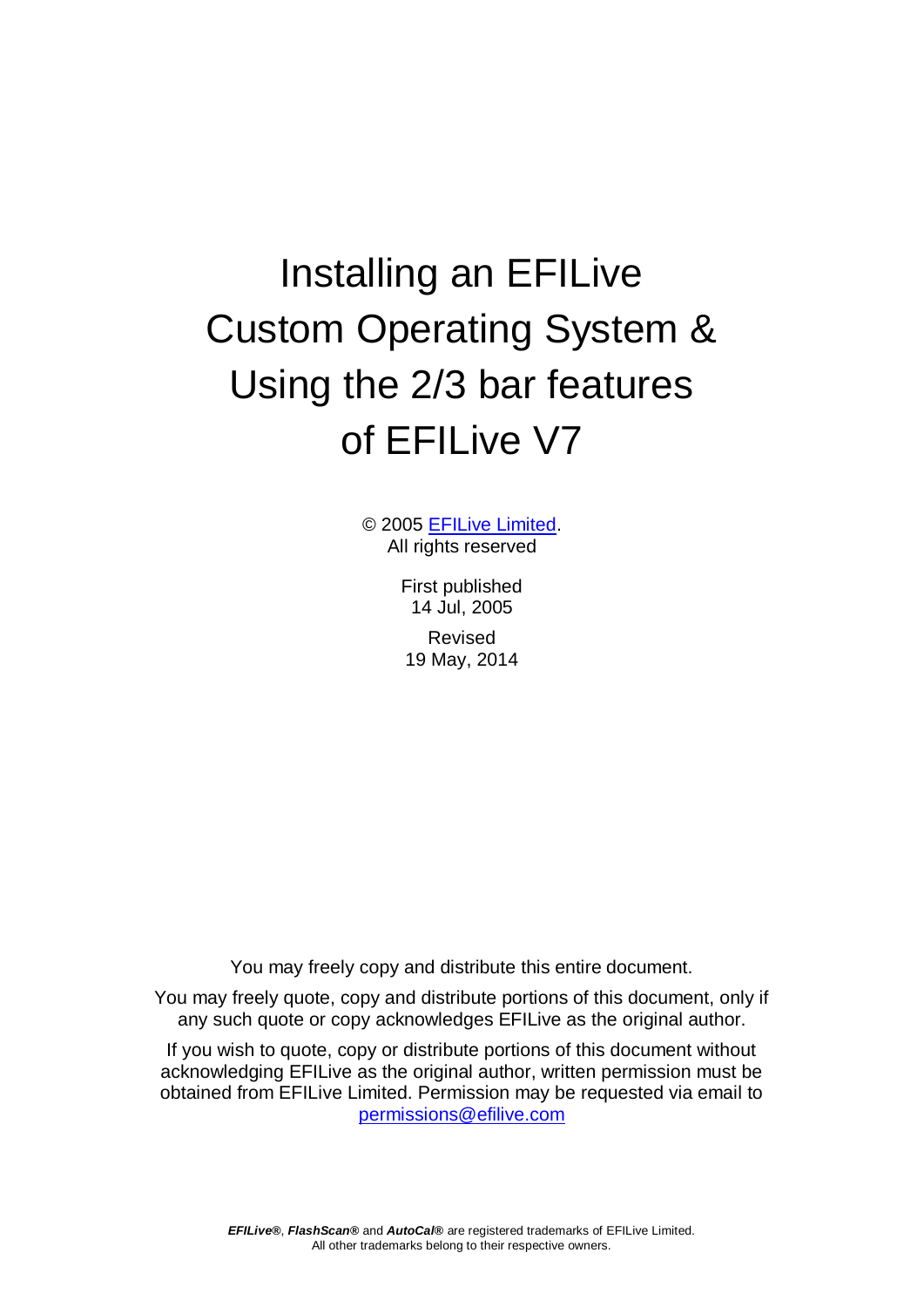# **Introduction**

This tutorial assumes you are running the latest release of version 7.2.3 of the EFILive Tuning Tool software.

The Custom Operating Systems supplied by EFILive are provided "as is" without warranty of any kind. Please take all reasonable caution when using the extended features of EFILive's Custom Operating Systems.

You may return your PCM to its GM factory condition at any time, by reflashing a stock GM Operating System and calibration over the top of any EFILive Custom Operating System.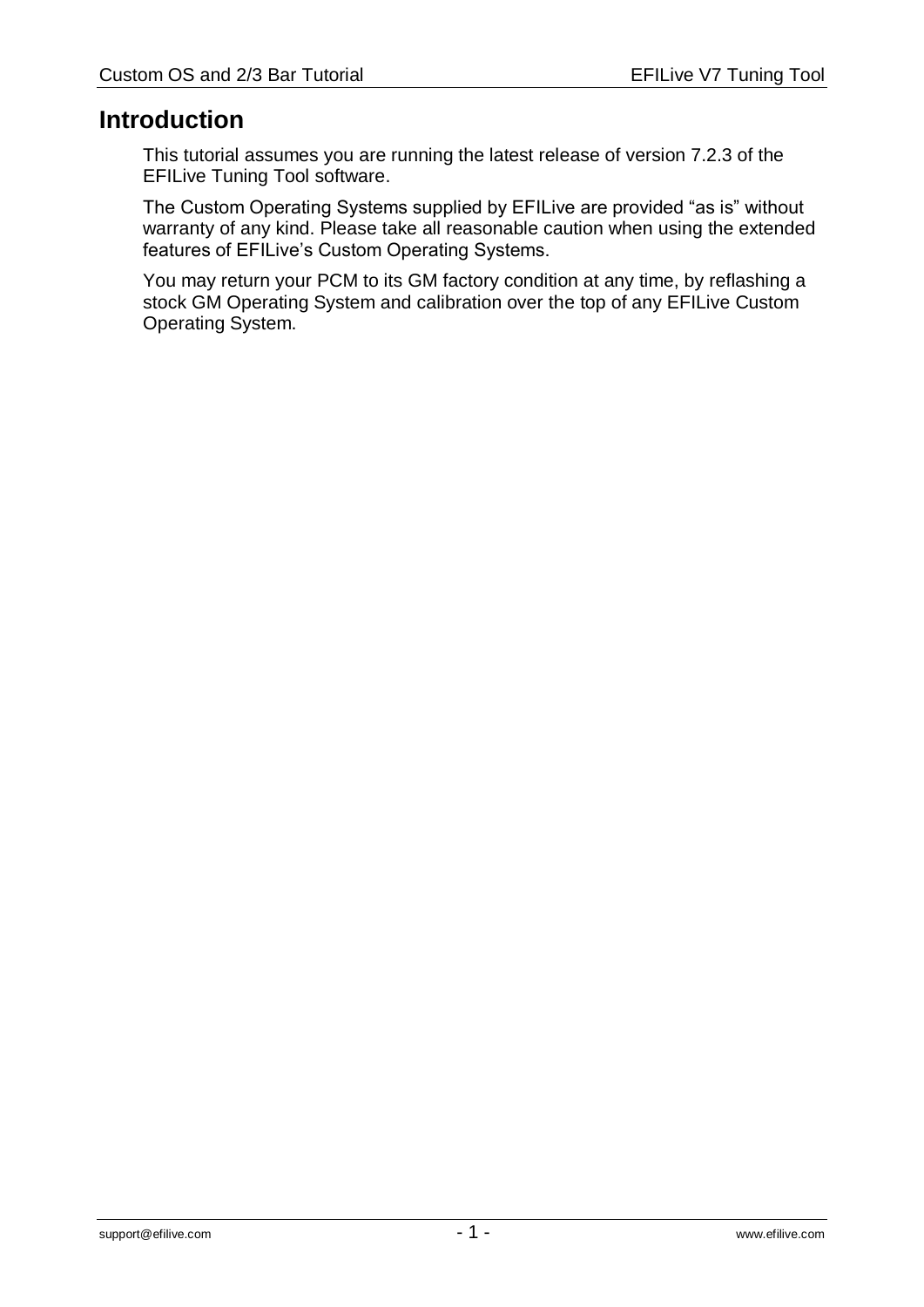# **Upgrading to an EFILive Custom Operating System**

# **Step 1**

Upload and save to a \*.tun file, the current tune from the PCM (or open a \*.tun file copy of your PCM) and note the Operating System number.

You will need this \*, tun to restore the PCM's calibrations after installing an EFILive Custom Operating system.

| <b>PCM Details</b>                           |                     |                          |  |  |  |  |
|----------------------------------------------|---------------------|--------------------------|--|--|--|--|
| Calibration<br>VIN<br>Comments<br>History    |                     |                          |  |  |  |  |
| Vehicle:-                                    |                     | Calibration:             |  |  |  |  |
| VIN: 6G1YK54F93L000000                       |                     | OS: 12225074             |  |  |  |  |
| Engine: 5.7L                                 |                     | OS ID: BF                |  |  |  |  |
| Transmission: 4L60E                          |                     | Calibration ID: 92158581 |  |  |  |  |
| PCM flash: 512Kb                             |                     | BCC: DSKW                |  |  |  |  |
| EFILive calibration defintion file (*.cal):⊦ |                     |                          |  |  |  |  |
| Name: 12225074.cal                           |                     |                          |  |  |  |  |
| Version: 7.54                                | Date: July 29, 2005 |                          |  |  |  |  |
| Segment                                      | ID.                 | Checksum                 |  |  |  |  |
| ✔ Operating System                           | 12225074            | \$0BA1                   |  |  |  |  |
| <b>Engine Calibration</b>                    | 92158591            | \$423C                   |  |  |  |  |
| <b>Engine Diagnostics</b>                    | 92158601            | \$36A0                   |  |  |  |  |
| <b>Transmission Calibration</b>              | 92158611            | \$3F96                   |  |  |  |  |
| Transmission Diagnostics                     | 92158621            | \$3794                   |  |  |  |  |
| <b>Fuel System</b>                           | 92158631            | \$3A09                   |  |  |  |  |
| $\sqrt{\text{System}}$                       | 92158641            | \$3CDD                   |  |  |  |  |
| √ Speedometer                                | 92158651            | \$A490                   |  |  |  |  |
|                                              |                     |                          |  |  |  |  |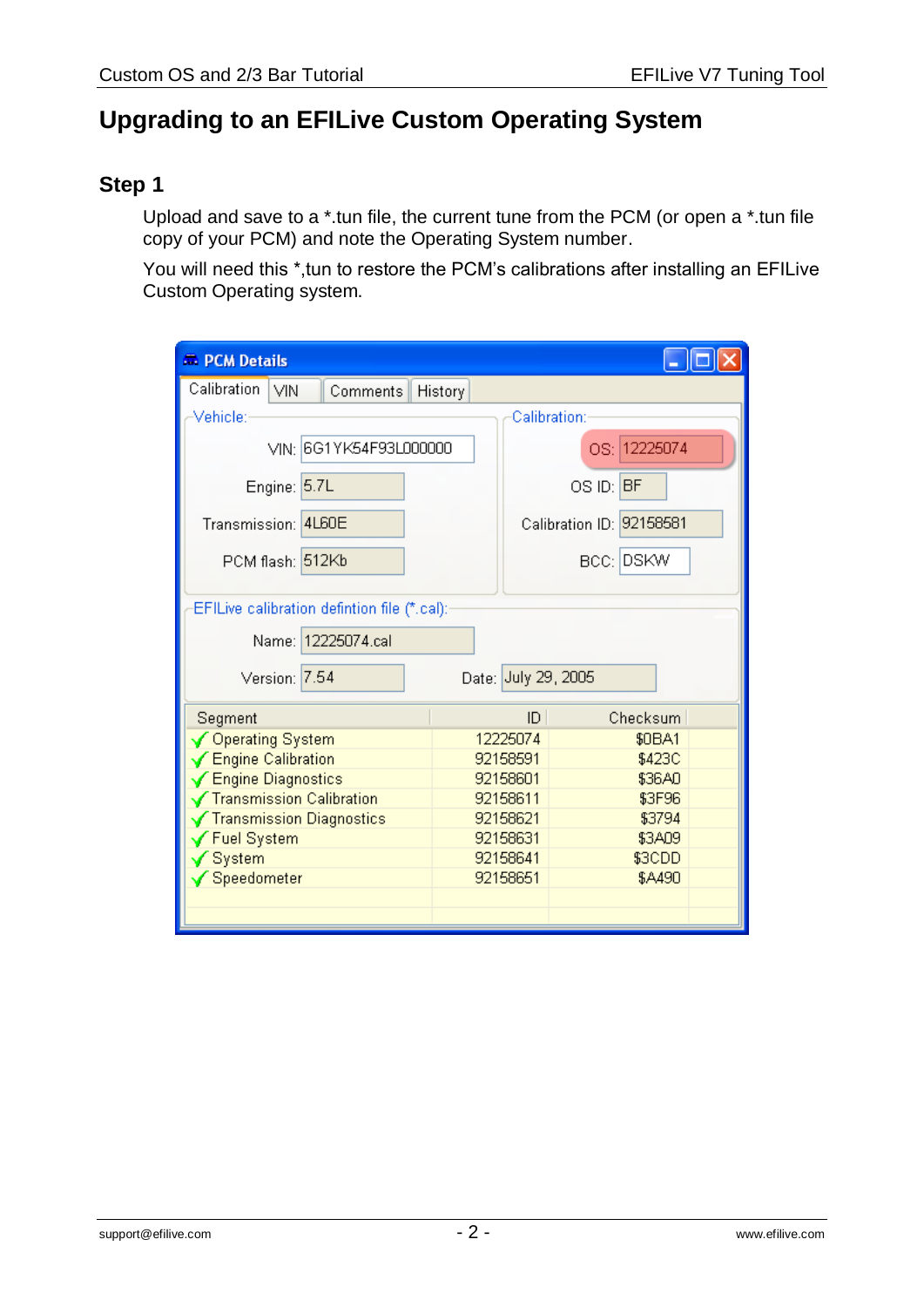# **Step2**

Using the table on the next page, find the EFILive Custom Operating System that matches your PCM's current Operating System number.

The *xx* at the end of each filename may be 01, 02, 03, … ,99 and indicates the version number and feature-set of the EFILive Custom Operating System.

EFILive Custom Operating System version numbers contain the following features:

|    | Version   Feature Set                                                                  |  |  |  |  |  |  |
|----|----------------------------------------------------------------------------------------|--|--|--|--|--|--|
| 01 | Dual spark map speed density enabled.                                                  |  |  |  |  |  |  |
| 02 | Dual spark map speed density enabled.                                                  |  |  |  |  |  |  |
|    | Valet option.                                                                          |  |  |  |  |  |  |
| 03 | Dual spark map speed density enabled.                                                  |  |  |  |  |  |  |
|    | Valet option.                                                                          |  |  |  |  |  |  |
|    | • 2 and 3-bar forced induction enabled, but will<br>still work on 1-bar systems.       |  |  |  |  |  |  |
|    | Open-Loop, RPM/MAP based fuel control.<br>$\bullet$<br>(on selected operating systems) |  |  |  |  |  |  |

If your Operating System is not listed (i.e.1999 and 2000 model years), you may use one of the 2001, 2002 Operating Systems. Unfortunately, it is not possible to upgrade your calibrations to the new Operating System. If you upgrade the PCM to a later year, you will need to re-tune your PCM for that Operating System.

*Note:* The listed year in the table below refers to the year the PCM operating system was first released and then the various revisions of the first release, not the model-year of the vehicle. Eg, 12202088 was the first release for 2001, 12225074 was the last.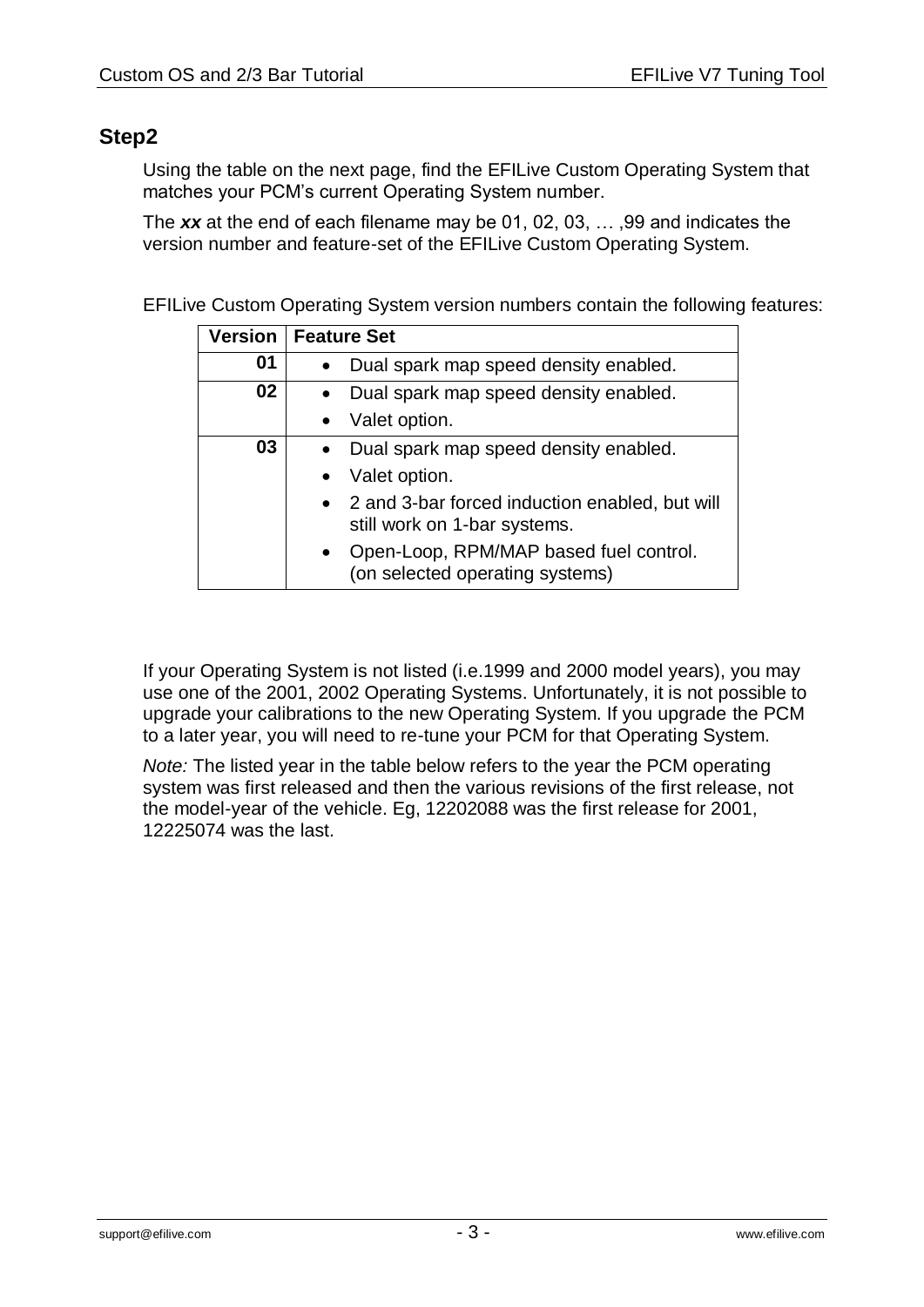# EFILive Custom Operating Systems

| <b>GM Stock</b>         | <b>EFILive Custom</b>   |  |  |  |  |
|-------------------------|-------------------------|--|--|--|--|
| <b>Operating System</b> | <b>Operating System</b> |  |  |  |  |
| 2001                    |                         |  |  |  |  |
| 12202088                | 012500xx                |  |  |  |  |
| 92111922                | 012500xx                |  |  |  |  |
| 12208322                | 012700xx                |  |  |  |  |
| 12225074                | 012900xx                |  |  |  |  |
| 2002                    |                         |  |  |  |  |
| 12209203                | 020100xx                |  |  |  |  |
| 12212156                | 020200xx                |  |  |  |  |
| 12221588                | 020300xx                |  |  |  |  |
| 12593358                | 020400xx                |  |  |  |  |
|                         | 2003                    |  |  |  |  |
| 12585318                | 031100xx                |  |  |  |  |
| 12577216                | 031300xx                |  |  |  |  |
| 12579405                | 031500xx                |  |  |  |  |
| 12585318                | 031700xx                |  |  |  |  |
| 12593058                | 031900xx                |  |  |  |  |
|                         | 2004                    |  |  |  |  |
| 12509967                | 040300xx                |  |  |  |  |
| 12583506                | 040800xx                |  |  |  |  |
| 12587604                | 041100xx                |  |  |  |  |
| 12588804                | 041200xx                |  |  |  |  |
| 12591347                | 041300xx                |  |  |  |  |
| 12592433                | 041400xx                |  |  |  |  |
| 12585950                | 040729xx                |  |  |  |  |
| 12587603                | 040730xx                |  |  |  |  |
| 12592425                | 040731xx                |  |  |  |  |
| 2005                    |                         |  |  |  |  |
| 12592618                | 051200xx                |  |  |  |  |
| 12593555                | 051300xx                |  |  |  |  |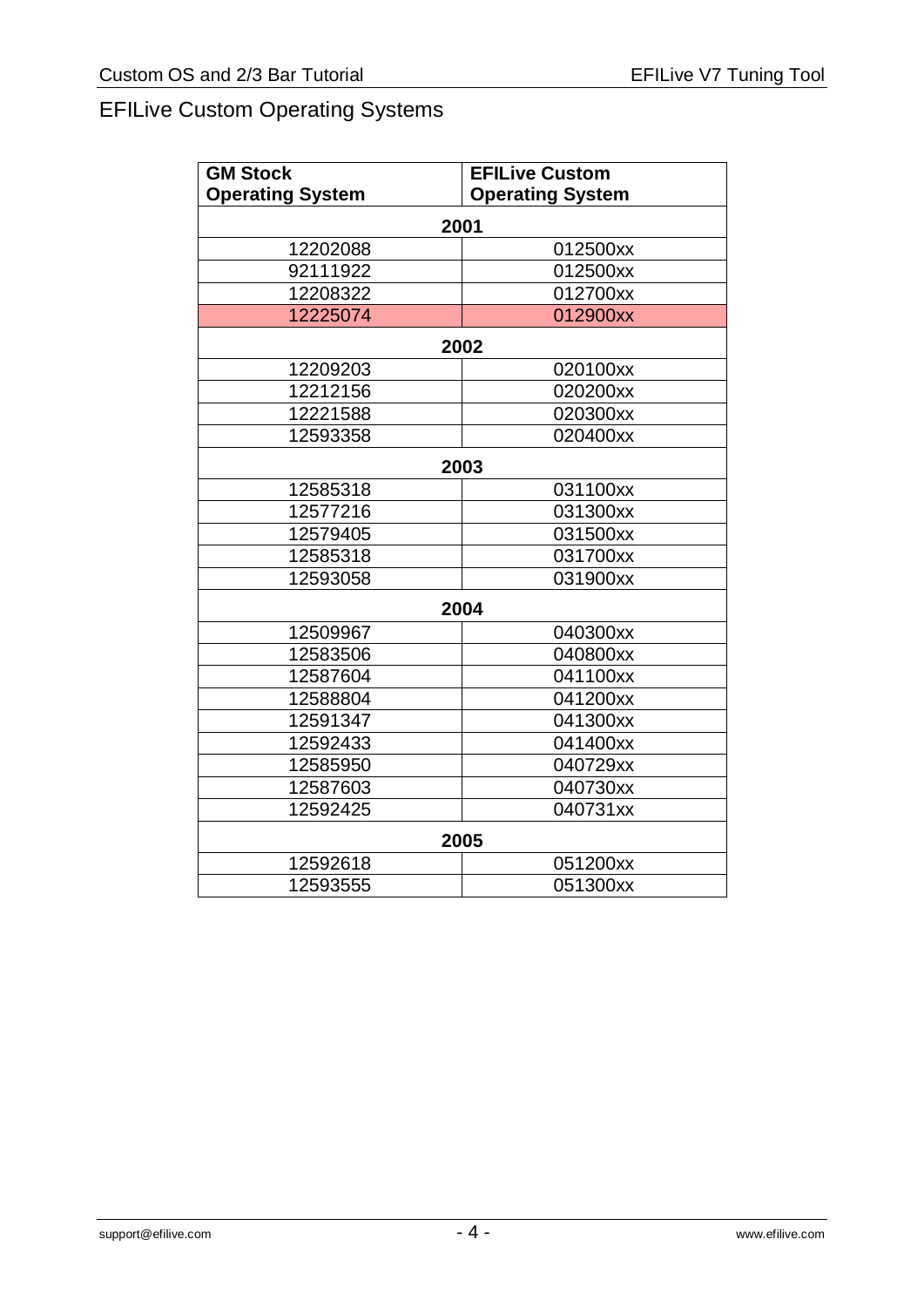# **Step 3**

Open the \*.tun file from the above list that matches the EFILive Custom Operating System to which you want to upgrade, then perform a full reflash of that \*.tun file into the PCM.

When the full reflash is finished, the PCM will be left in *dead poll* that prevents the engine being started.

# **Step 4**

Open the \*.tun file that you saved in step 1. It contains the PCM's calibrations from before the EFILive Custom Operating System was installed. Perform a calibration only reflash of that \*.tun file.

At this stage, the PCM is capable of starting and running your engine. However, don't get too excited just yet, there are a few more steps that must be completed.

# **Step 5**

Read the PCM again and save the results in a new \*.tun file – use the menu option *File->Save as…*

## **Step 6**

## **IMPORTANT**

Open the first segment in the Navigator, called *EFILive Custom Calibrations,* and confirm that the values look "sane".

GM sometimes fills blank areas of the flash chip's memory with zeros and sometimes with ones. That can alter the default settings of the parameters in the *EFILive Custom Calibrations* segment.

You must change these values to "sane" values. The values that you select now are just initial settings; you will be able to fine-tune them later.

Go through the entire list of *EFILive Custom Calibrations* parameters and set them to the following:

| • {A0000} Forced Octane Scaler:            | <b>Disabled</b>    |
|--------------------------------------------|--------------------|
| • {A0001} Forced Octane Scaler Percentage: | 100%               |
| • {A0002} Octane Scaler Limiter:           | 100%               |
| • {A0011} PCM Input #1 Function:           | Not used           |
| • {A0012} Valet Mode Speed Limit with ETC: | <b>Max Setting</b> |
| • {A0013} Valet Mode Speed Limit non ETC:  | <b>Max Setting</b> |
|                                            |                    |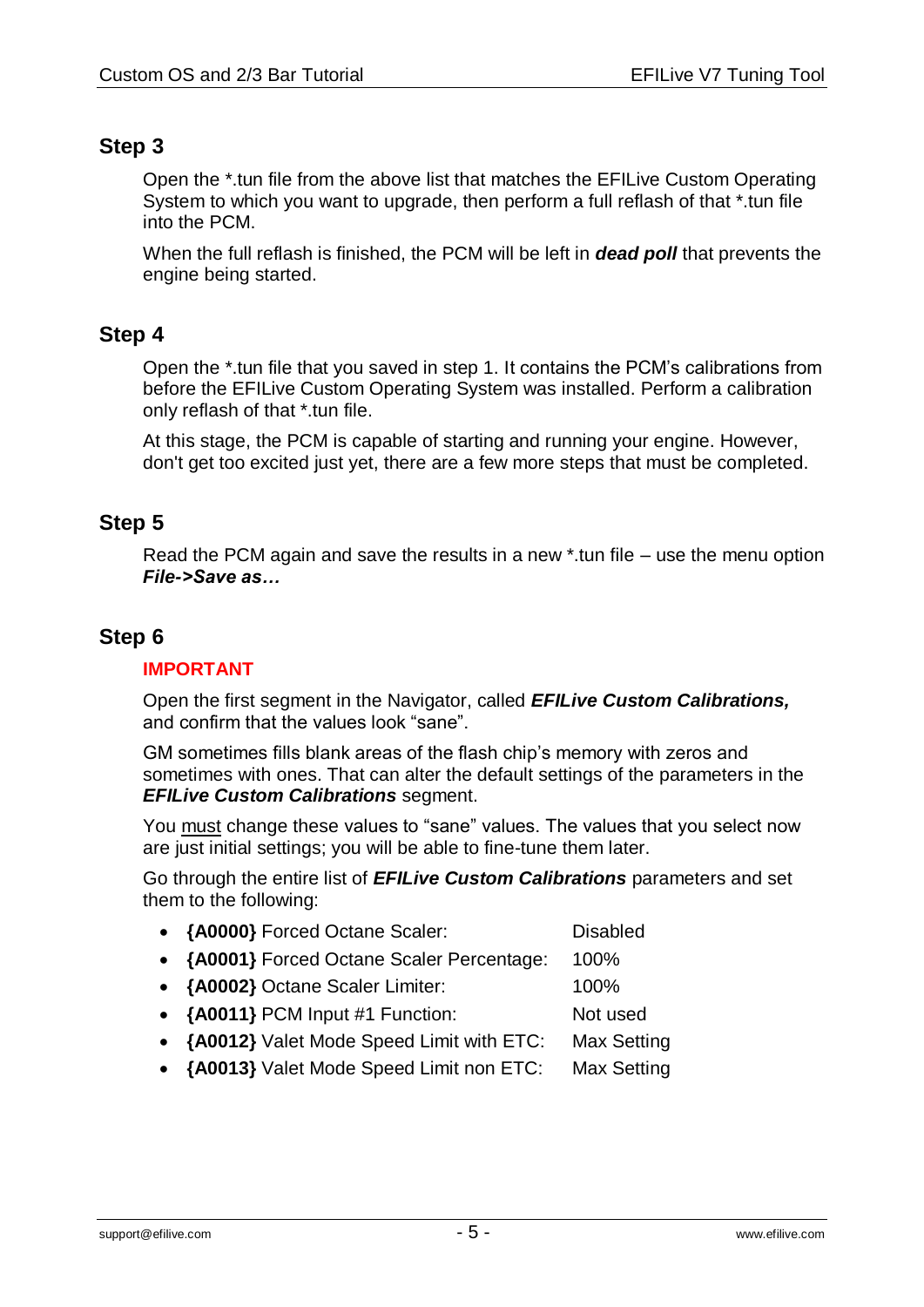## <span id="page-7-0"></span>**{A0008} Open Loop ECT Commanded Fuel Multiplier**

This calibration is a multiplier for the values in the new **{B3647}** and **{B3649}** Commanded Fuel vs RPM calibrations; it adjusts the commanded fuel values based on coolant temperature.

*The values shown are just an example*

## **IMPORTANT**

You must at least fill this table with 1.00, if this is set to 0.00 the engine will not run, if it is set too high the engine will run very rich. Setting this to 1.00 means no additional enrichment will be added from this table. You may find that you don't ever need to alter any of these from 1.00.

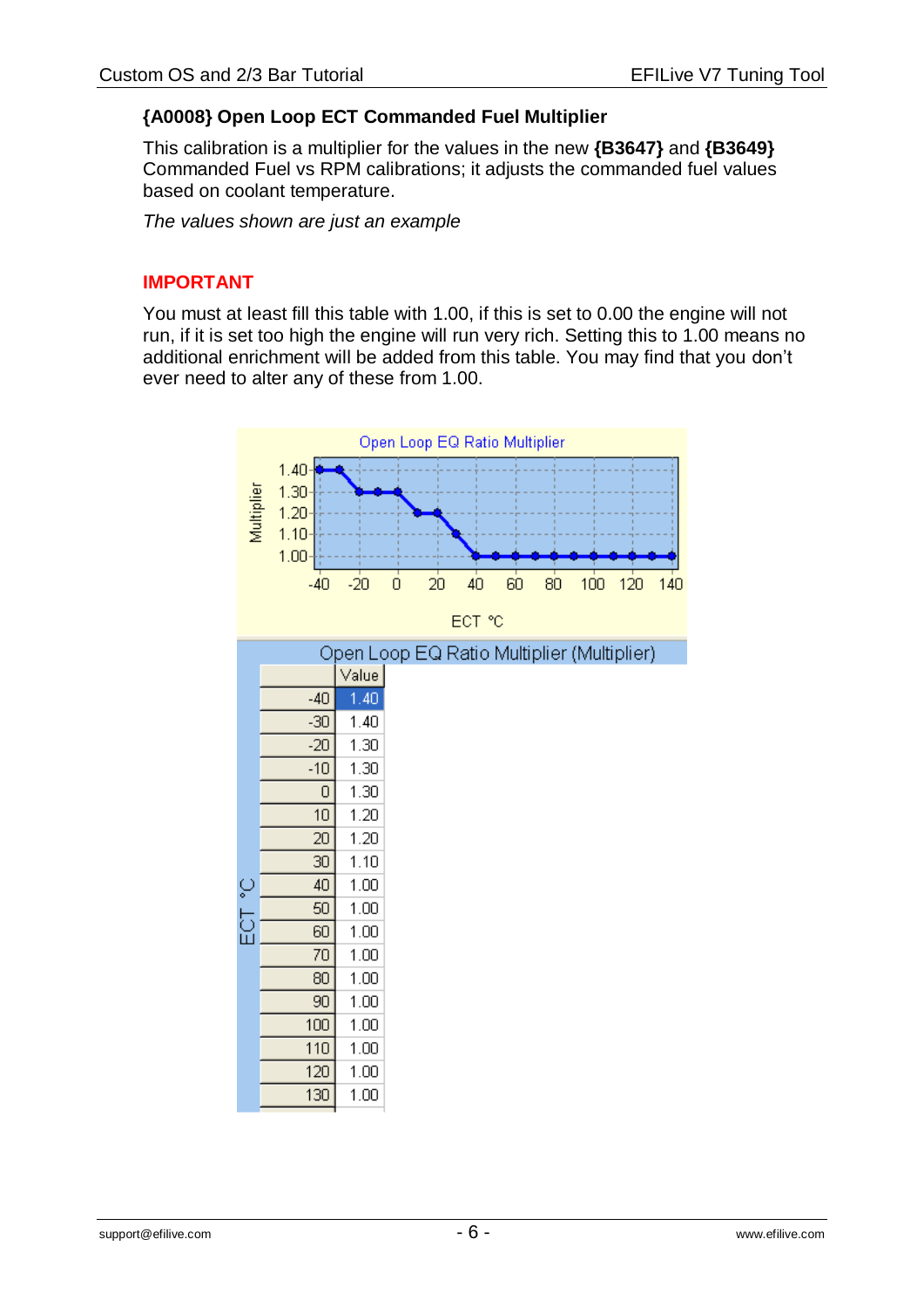## **{A0009} Boost VE calibration – part 1**

Depending on the PCM's default memory configuration (zeros or ones), this calibration may be set to all zeros or all maximum values.

Copy the last column from the **{B0101}** VE calibration into the first column of the boost VE map.

Do this by highlighting the last column (105kPa) in the **{B0101}** VE calibration, then select menu option: *Edit->Copy*, then in the **{A0009}** Boost VE calibration**,**  select the top left cell (at 400rpm, 105kPa) and select the menu option *Edit- >Paste*.

| kPa {link: SAE.MAP}        |        |        |        |  | kPa {link: SAE.MAP}                              |      |        |        |        |      |
|----------------------------|--------|--------|--------|--|--------------------------------------------------|------|--------|--------|--------|------|
| 90                         | 95     | 100    | 105    |  |                                                  |      | 105    | 115    | 125    | 1    |
| 658                        | 1.7193 | 1.7729 | 1.7729 |  |                                                  | 400  | 1.7729 | 0.0000 | 0.0000 | 0.00 |
| 344                        | 1.7879 | 1.8414 | 1.8414 |  |                                                  | 800  | 1.8414 | 0.0000 | 0.0000 | 0.00 |
| 104                        | 1.8467 | 1.8828 | 1.8828 |  |                                                  | 1200 | 1.8828 | 0.0000 | 0.0000 | 0.00 |
| 594                        | 1.8955 | 1.9316 | 1.9316 |  |                                                  | 1600 | 1.9316 | 0.0000 | 0.0000 | 0.00 |
| 1781                       | 1.8996 | 1.9213 | 1.9213 |  |                                                  | 2000 | 1.9213 | 0.0000 | 0.0000 | 0.00 |
| 096                        | 1.9195 | 1.9293 | 1.9293 |  |                                                  | 2400 | 1.9293 | 0.0000 | 0.0000 | 0.00 |
| 697                        | 1.9934 | 2.0172 | 2.0172 |  |                                                  | 2800 | 2.0172 | 0.0000 | 0.0000 | 0.00 |
| 029                        | 2.0268 | 2.0506 | 2.0506 |  |                                                  | 3200 | 2.0506 | 0.0000 | 0.0000 | 0.00 |
| 768                        | 2.0988 | 2.1209 | 2.1209 |  | È<br>Δ.<br>œ<br>Ш<br>న్<br>Q<br>€<br>Σ<br>a<br>R | 3600 | 2.1209 | 0.0000 | 0.0000 | 0.00 |
| 574                        | 2.2789 | 2.3004 | 2.3004 |  |                                                  | 4000 | 2.3004 | 0.0000 | 0.0000 | 0.00 |
| 621                        | 2.3893 | 2.4166 | 2.4166 |  |                                                  | 4400 | 2.4166 | 0.0000 | 0.0000 | 0.00 |
| 621                        | 2.3893 | 2.4166 | 2.4166 |  |                                                  | 4800 | 2.4166 | 0.0000 | 0.0000 | 0.00 |
| 836                        | 2.4297 | 2.4758 | 2.4758 |  |                                                  | 5200 | 2.4758 | 0.0000 | 0.0000 | 0.00 |
| 836                        | 2.4297 | 2.4758 | 2.4758 |  |                                                  | 5600 | 2.4758 | 0.0000 | 0.0000 | 0.00 |
| 836                        | 2.4297 | 2.4758 | 2.4758 |  |                                                  | 6000 | 2.4758 | 0.0000 | 0.0000 | 0.00 |
| 836                        | 2.4297 | 2.4758 | 2.4758 |  |                                                  | 6400 | 2.4758 | 0.0000 | 0.0000 | 0.00 |
| 836                        | 2.4297 | 2.4758 | 2.4758 |  |                                                  | 6800 | 2.4758 | 0.0000 | 0.0000 | 0.00 |
| 836                        | 2.4297 | 2.4758 | 2.4758 |  |                                                  | 7200 | 2.4758 | 0.0000 | 0.0000 | 0.00 |
| 836                        | 2.4297 | 2.4758 | 2.4758 |  |                                                  | 7600 | 2.4758 | 0.0000 | 0.0000 | 0.00 |
| 836                        | 2.4297 | 2.4758 | 2.4758 |  |                                                  | 8000 | 2.4758 | 0.0000 | 0.0000 | 0.00 |
| {B0101} Normal<br>VE table |        |        |        |  | {A0009} Boost<br><b>VE</b> table                 |      |        |        |        |      |

Page [17](#page-18-0) has further explanations on how to set up for boosted applications.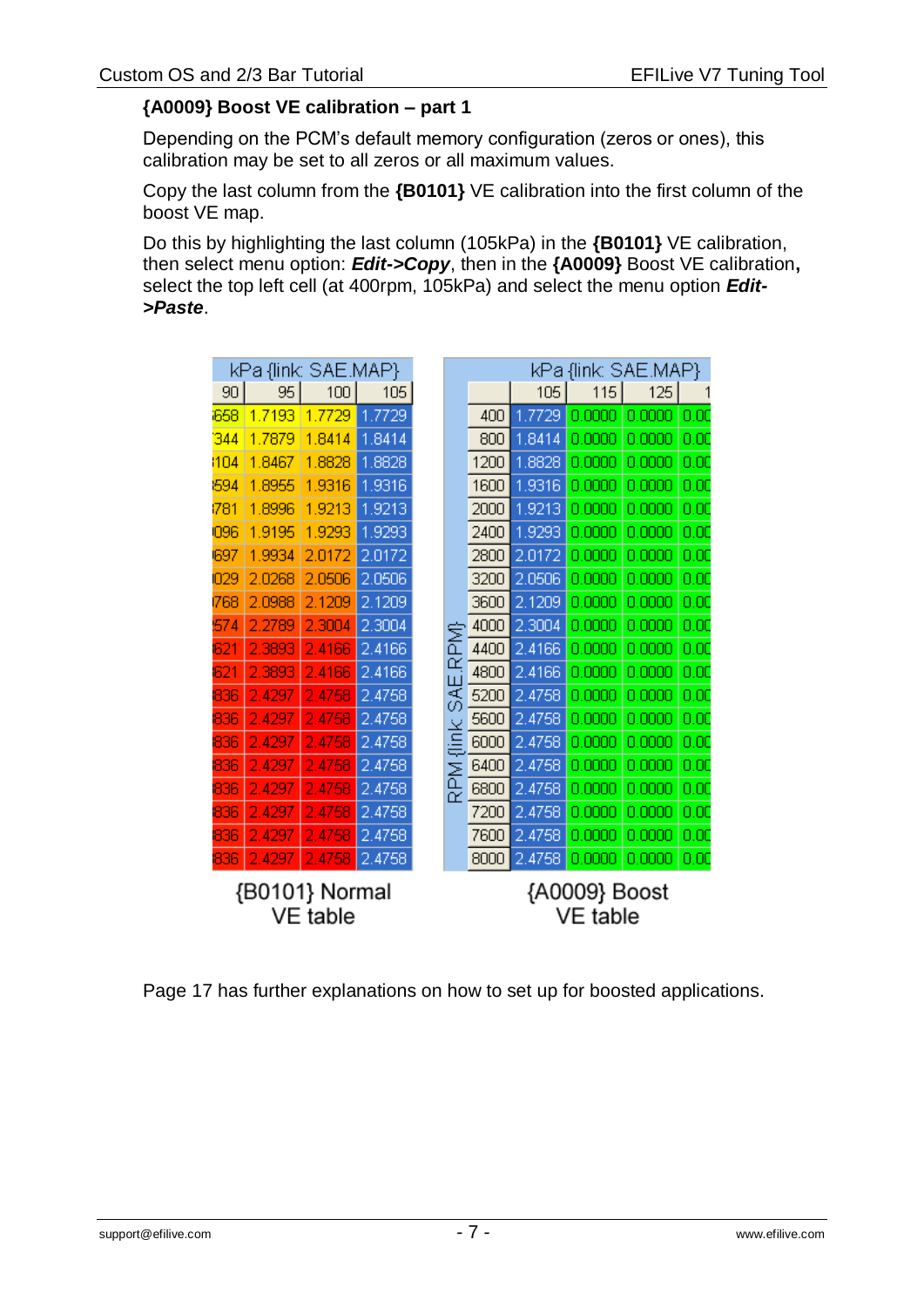#### **{A0009} Boost VE calibration – part 2**

Paste the same values into the last column of the **{A0009}** Boost VE calibration by selecting the top cell of the last column and selecting menu option *Edit->Paste*.

Then, with the last column of cells still selected, increase their value by 300%. To do that, enter the value 300 into the **Adjust** text box and click the **[%]** button.

Now select the entire table by clicking the upper-left, blank, grey cell then select the left to right linear-fill toolbar button (shown in the red square).



That will fill the entire table with values from 105kPa to 285kPa like the map below. This should only be considered as a preliminary boost VE map.

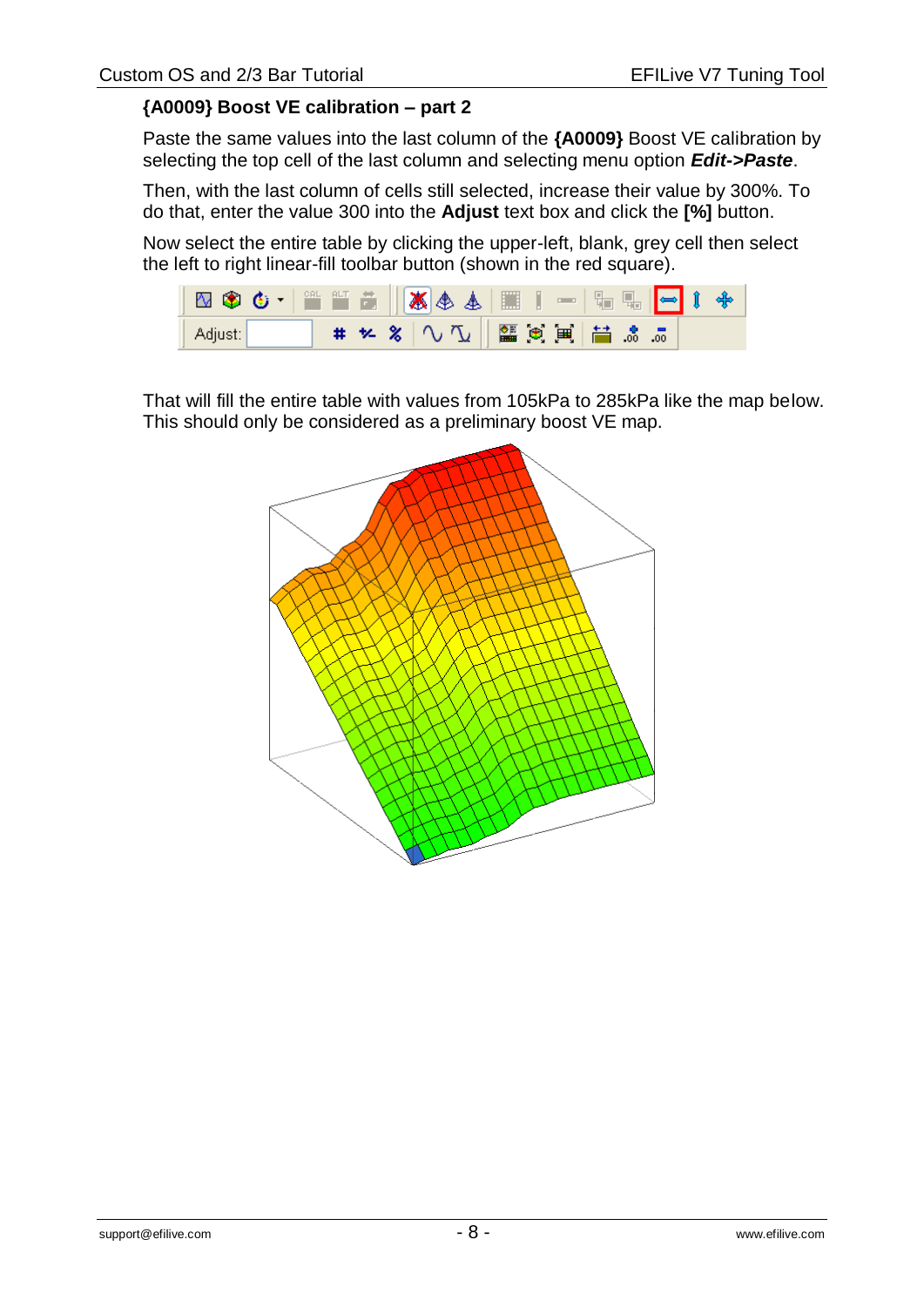## <span id="page-10-0"></span>**{A0010} Boost timing calibration**

Fill this table with zeros for now. To set the entire table to zero, select the entire table by clicking the upper-left, blank, grey cell. Enter zero into the **Adjust** text box and click the **[#]** button.

Remember, the values in this calibration will be *subtracted* from the final timing value.

This calibration works in conjunction with **{B5956}** Coolant Temp Spark Multiplier, which must have a value of 1.00 wherever you want boost retard active.

Page [17](#page-18-0) has further explanations on how to set up for boosted applications.

## **{A0014} Intake air temperature VE multiplier**

Fill this table with 1.00 for starters.

To set the entire table to 1.00, select the entire table by clicking the upper-left, blank, grey cell. Enter 1.00 into the **Adjust** text box and click the **[#]** button.

The purpose of this table is to allow the PCM to adjust the commanded fuel by multiplying the VE table values based on the intake temperature. As an example, if your VE table has been mapped with an intake temperature around 70°F (25°C) then you may find once the intake temperature rises to say 122°F (50°C) then the actual AFRs at which the engine is running, may not match what they were when the intake temp was cooler.

To determine the amount you need to multiply the VE table by you can use the following example as a guide.

At 70°F (25°C), full throttle, the commanded AFR is 13.0:1 and the measured AFR is 13.0:1 so no correction is needed in this case the table will have 1.00, then at 122°F (50°C) the commanded AFR will still be 13.0:1 but the measured AFR might now be 13.65:1, which is an error of 5% so you need to multiply the VE table numbers by 5%. In this example you would enter in 1.05 into the IAT cell closest to 122°F (50°C). If it were 10% out, you enter in 1.10.

This table should only be used once the VE table has been fully mapped at a stable intake temperature. You may never need to alter this table, in which case please leave all the values at 1.00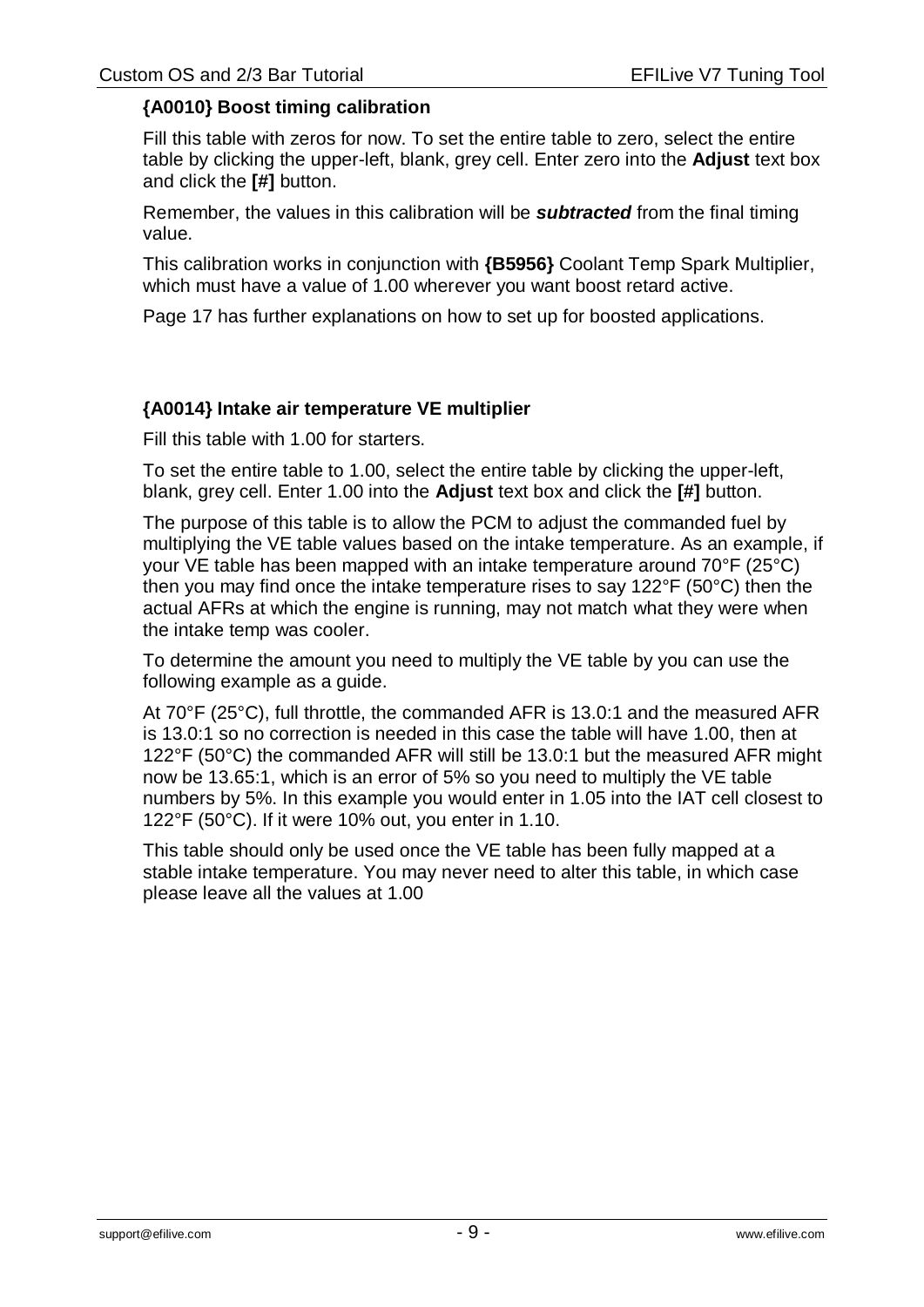#### **{B3647} Commanded Fuel vs RPM (Normal) and {B3649} Commanded Fuel vs RPM (Ethanol)**

In some Custom Operating Systems the **{B3647}** and **{B3649}** Commanded Fuel vs RPM calibrations have been changed from GM's ECT vs MAP to EFILive's RPM vs MAP. This gives you total control over the commanded fuel for all MAP, RPM and fuel types. As a starting point, you should configure the data, *in both tables*, similar to what is shown below.



# **IMPORTANT**

To control the fuelling exclusively via this calibration, you must also configure:

## *Engine->Fuel->Trim*.

**{B4205}** Closed Loop Temp Enable: Set to max setting

## *Engine->Fuel->O2->Parameters*.

**{B4108}** STFT Idle Enable: Disable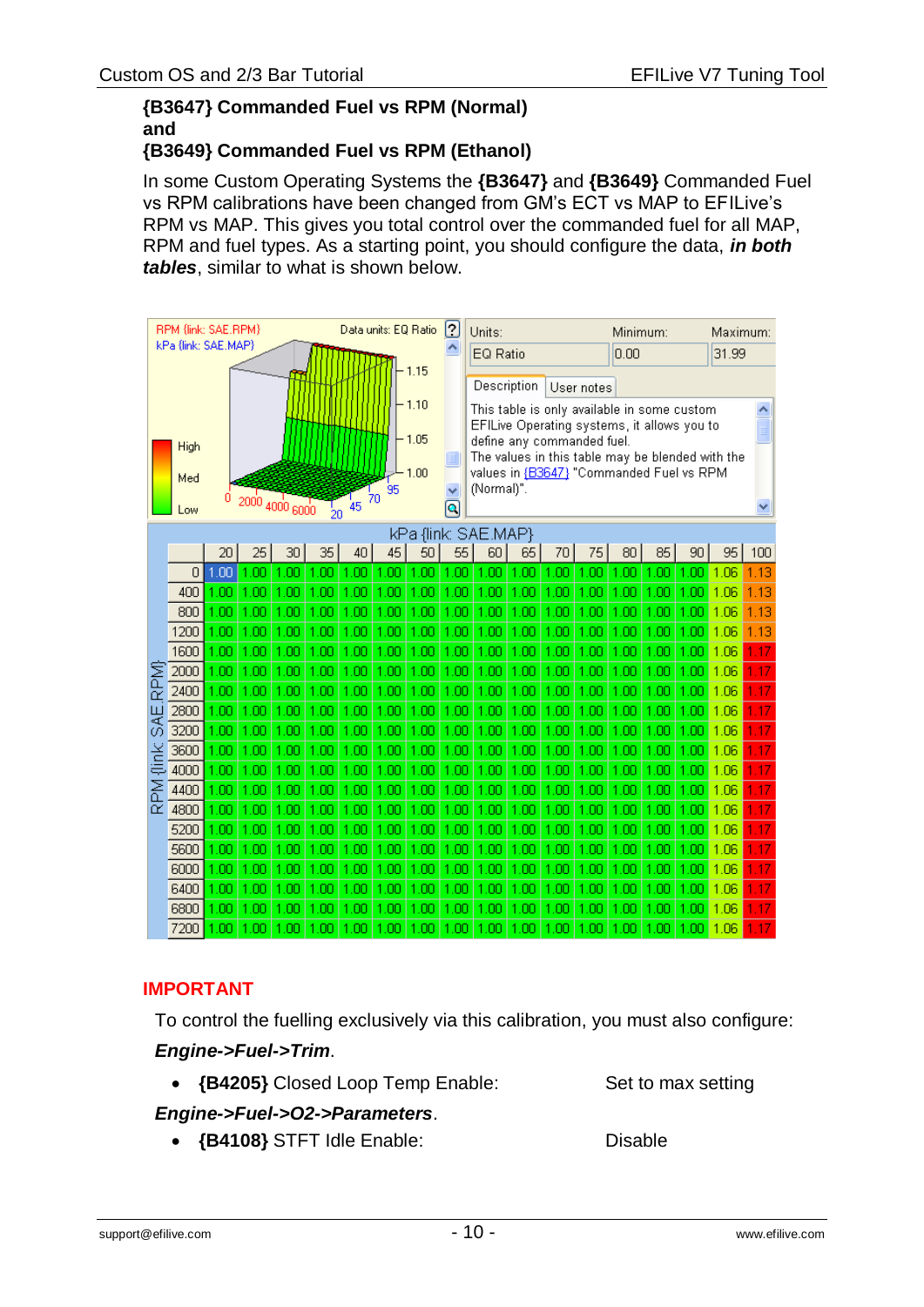In EFILive's 2 and 3-bar Operating Systems, power enrichment (PE) mode can be prevented all the way up to full boost. If you are using the **{B3647}** and **{B3649}** Commanded Fuel vs RPM calibrations as shown above, then there is no need for PE mode below 100kPa. Above 100kPa, the PCM will continue to command the value in the rightmost column of the **{B3647}** and **{B3649}** Commanded Fuel vs RPM calibrations. You could then have PE mode activate at say, 150kPa to command a richer AFR.

Page [17](#page-18-0) has further explanations on how to set up for boosted applications.

In this table the PCM will average the values between cells, this means in this table the commanded fuel between 95kPa and 100kPa will be somewhere between 13.8:1 AFR and 12.5:1 AFR *(AFR values shown, NOT EQ Ratio)*.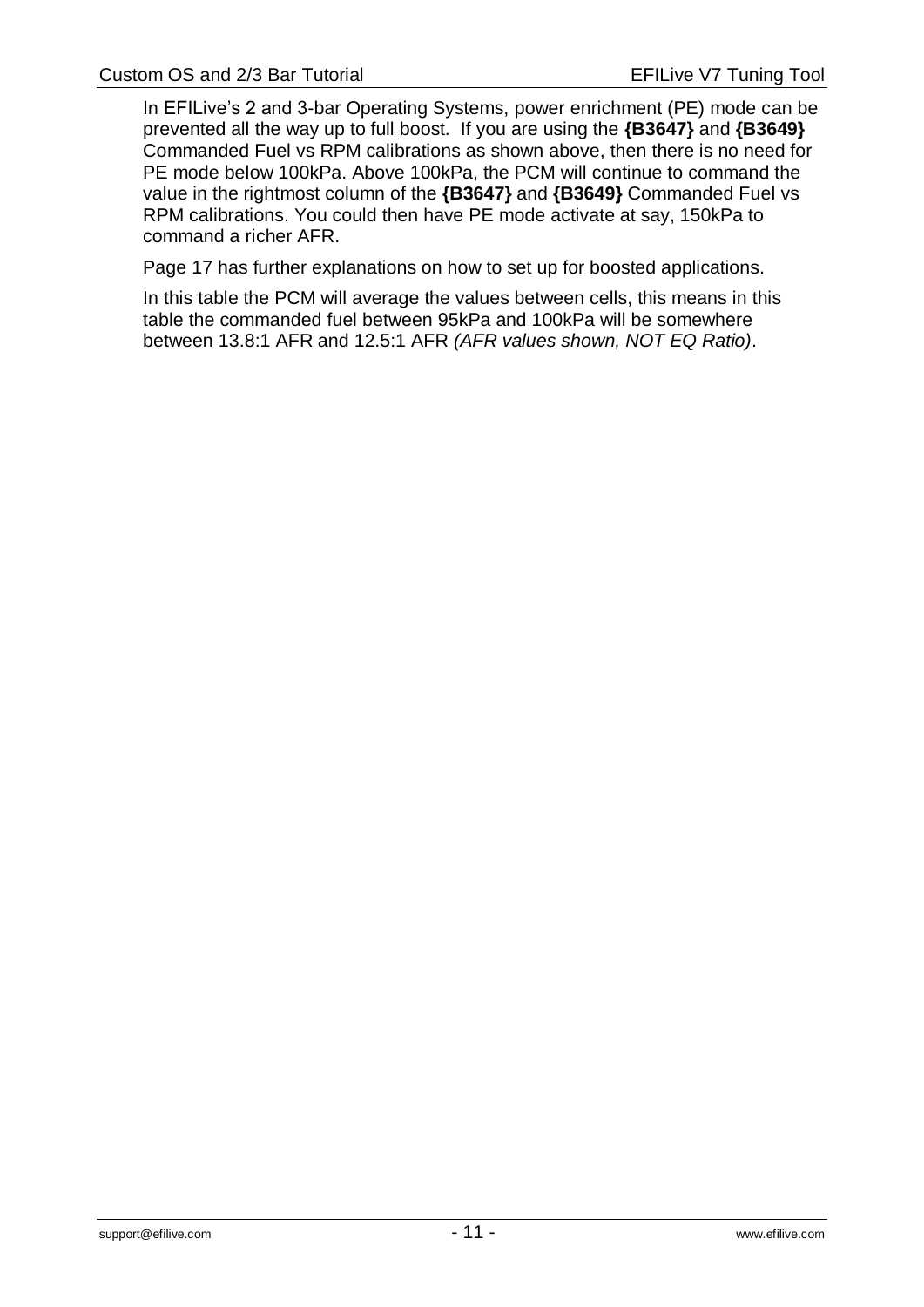## **IMPORTANT**

You have now completed the EFILive Custom Operating System upgrade.

Save the tune in a new \*.tun file – use the menu option *File->Save as…* which will automatically increment a sequence number on the end of the file name. Each time you alter the calibration use *File->Save as…* That way you create a sequenced history of changes, through which you can backtrack should something go wrong.

This \*.tun file will become your "base calibration" for the upgraded Operating System. Always keep a copy of this file in case you need to restore your PCM to its initial Custom Operating System state. Preferably, make a backup of it onto a CD and store it in a safe place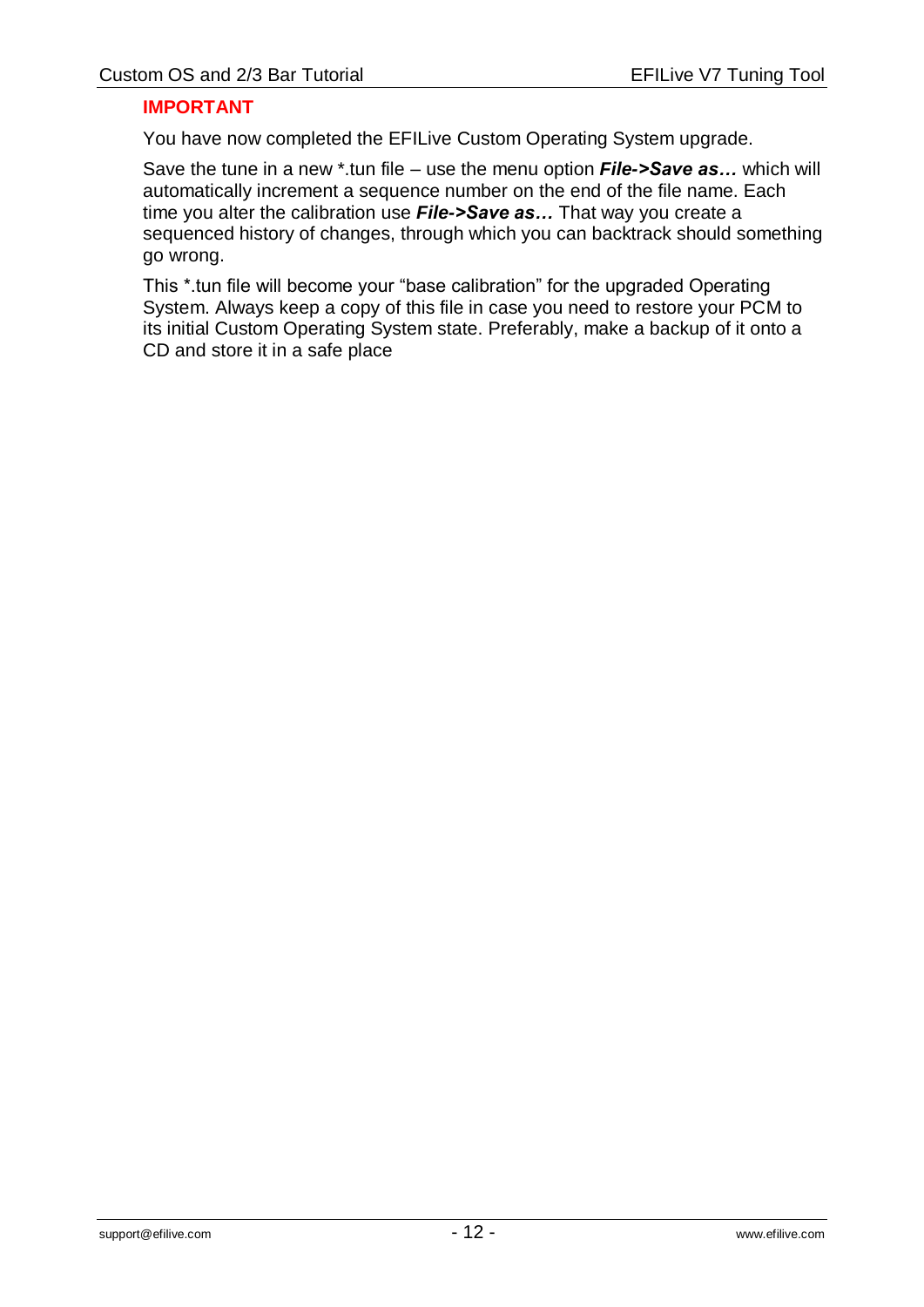# **Wiring your PCM for valet mode**

Valet mode is available in Custom Operating Systems from version 02 onwards.

To activate Valet mode, wire in a *hidden* switch that commands the PCM to use a configurable, lower vehicle speed setting for fuel cut-off (or ETC close).

If you wish to use valet mode as an RPM based cut only then set the Valet mode speed limiters to the maximum value.

## **CAUTION**

The Valet mode RPM limiting uses fuel cut-off to limit the engine RPM, it does not use spark cut. It is not recommended you hold the engine on the RPM fuel cut for very long as the engine can run lean and damage the engine itself and/or catalytic converters, use it sensibly.

The Valet mode must be activated in the calibration before the switch will have any effect.

Set:

- **{A0011}** PCM Input #1 Function: Valet Mode
- **{A0012}** Valet Mode Speed Limit with ETC: Desired speed limit
- **{A0013}** Valet Mode Speed Limit non ETC: Desired speed limit
- **{B3324}** Valet Mode RPM Upper Limit: Desired RPM upper limit
- 
- **{B3325}** Valet Mode RPM Lower Limit: Desired RPM lower limit

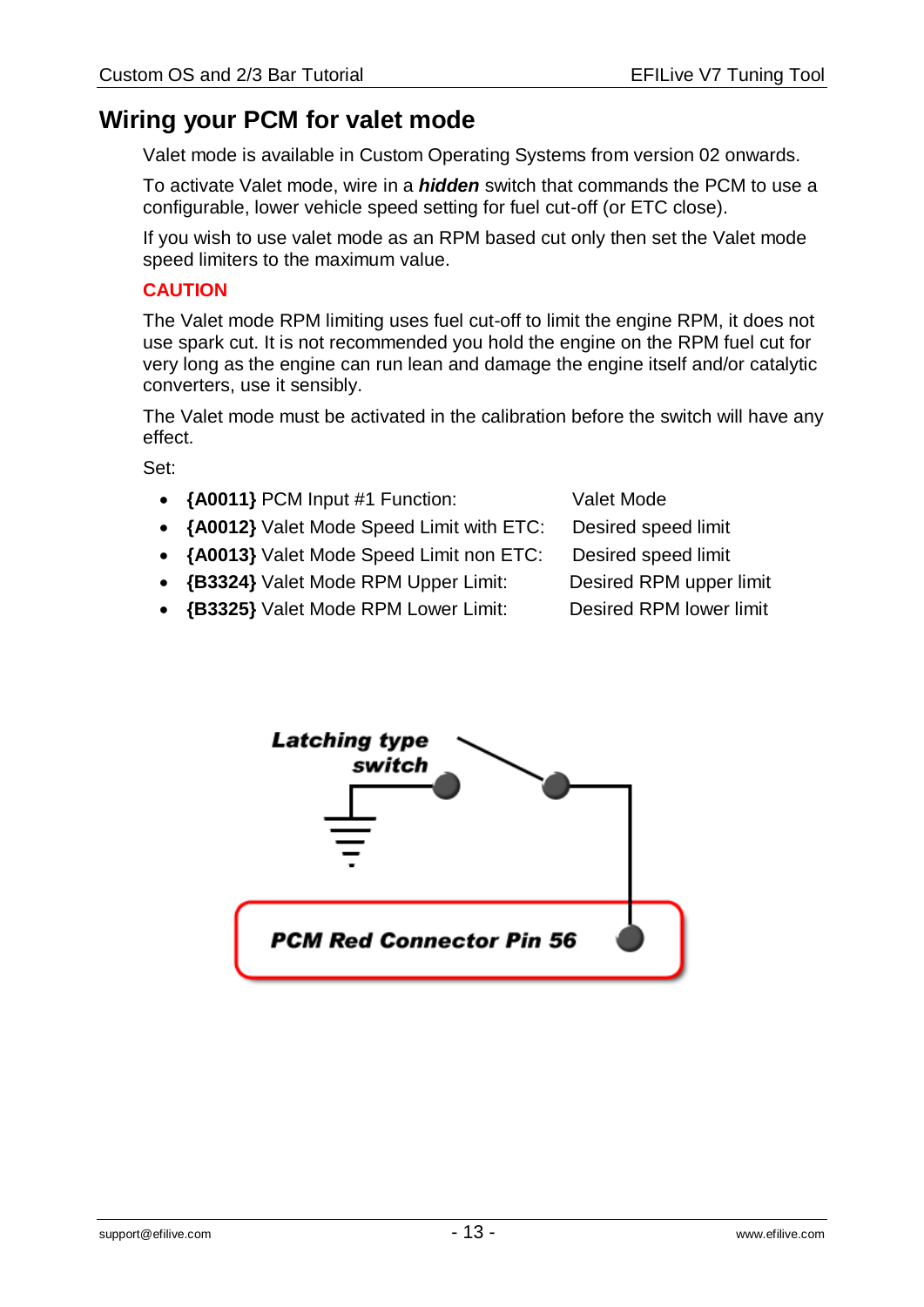# **Setting up the calibrations for 2 and 3-bar operation**

2 and 3-bar boost is available in some Custom Operating Systems from version 03 onwards.

# **Configuring a 2 or 3-bar MAP sensor**

When the key is on but the engine is not running, the MAP sensor reads the barometric air pressure, usually 101kPa (14.7psi). When tuning in high altitude areas it is worthwhile reading the MAP values (using EFILive's Scan Tool) at key-on with the standard 1-bar sensor to obtain the barometric pressure at the current altitude.

After fitting your 2 or 3-bar MAP sensor, you must rescale the MAP sensor.

#### *Engine Diagnostics->MAP->Parameters*

| • {C6301} MAP Sensor Scaler: | 2-bar sensor: 190 |  |  |  |
|------------------------------|-------------------|--|--|--|
|                              | 3-bar sensor: 288 |  |  |  |

These values will get the MAP scaler's value close to what it needs to be, you will then need to adjust it (by small amounts) until the MAP sensor reads the same barometric pressure that your standard 1-bar sensor was reading at key-on, engine-off.

Logging boost levels in the Scan Tool must be performed with the PID 'SAE.MAP'.

Change **{C5501}** MAP Rationality Test RPM High (RPM) to 2000RPM.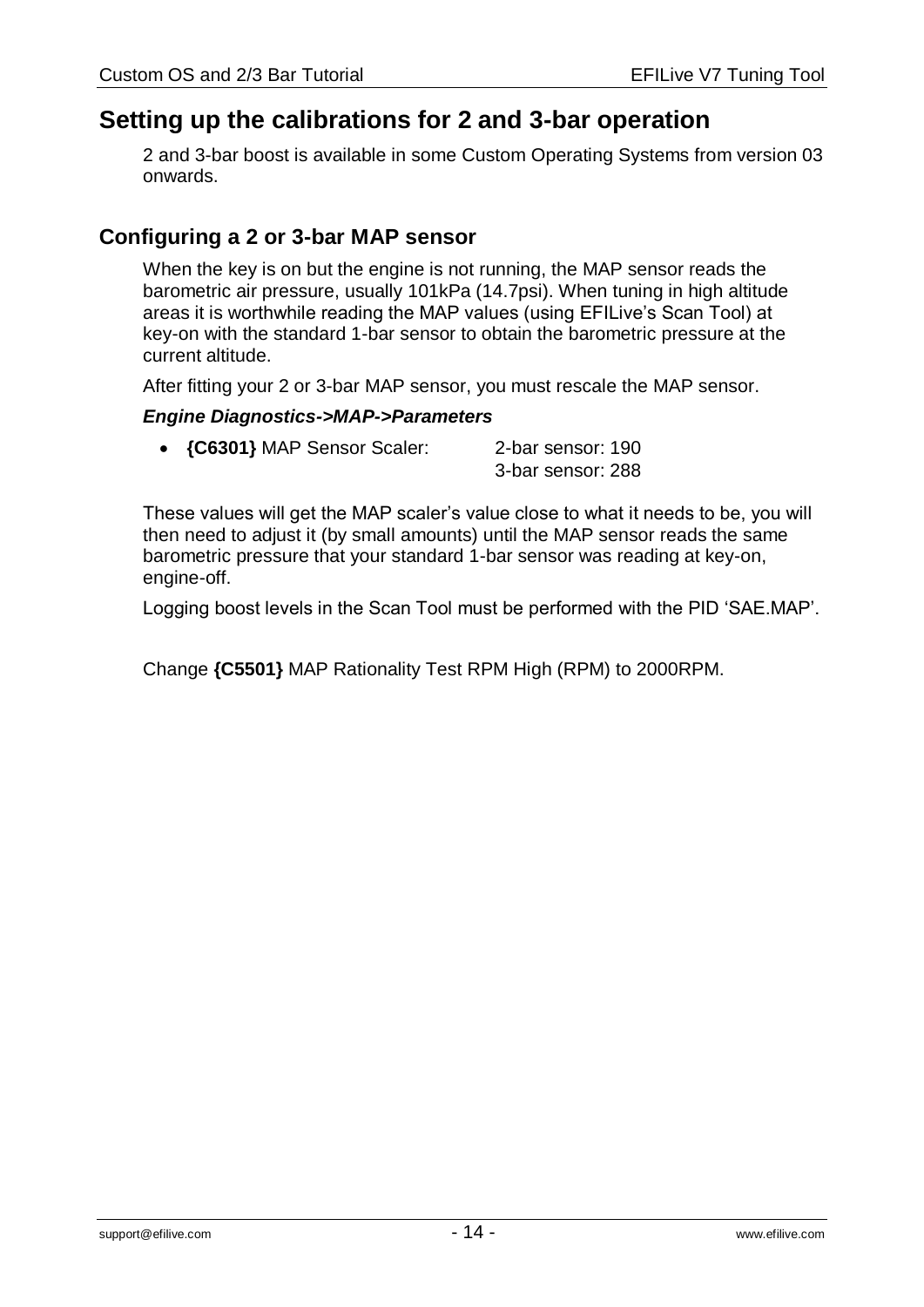# **Going MAFless**

When fitting a 2 or 3-bar MAP sensor you must disable the MAF sensor. It is possible to leave the MAF sensor in place. This will need to be done on the 85mm MAF as the Intake Temp Sensor is located in the MAF housing. Alternatively, you could relocate the IAT using on older style IAT sensor. Even with the MAF still in place, the PCM must be forced to ignore the MAF signal.

To disable the MAF sensor:

Set the *Engine Diagnostics->Engine Diagnostics->MAF->Parameters*:

- **{C2901}** MAF High Frequency Fail 1: 1Hz
- **{C2902}** MAF High Frequency Fail 2: 1Hz If calibration {C2902} is not available in the operating system that you are using, then ignore this step.
- **{C2903}** MAF High Frequency Fail Limit: 1
- **{C2907}** MAF Test Min Engine Speed: 300 RPM
- **{C2908}** MAF Test Min Run Time: 0.1 seconds

## Set the *Engine Diagnostics->Engine DTC processing Enablers*:

- P0101 
<sup>'</sup>C' Non Emissions
- P0102 <sup>'</sup>C' Non Emissions
- P0103 'C' Non Emissions

## Set the *Engine Diagnostics->Engine DTC MIL Enablers*:

- P0101 'No MIL'
- P0102 'No MIL'
- P0103 'No MIL'

When going MAFless and/or boosted on vehicles with Electronic Throttle Control, you will most likely need to increase **{C6101}** ETC Predicted Airflow, by significant amounts to stop the PCM going into reduced power mode.

## Set the

*Transmission Diagnostics->Transmission DTC Fault Max Pressure Enablers*

- P0101 'No'
- P0102 'No'
- P0103 'No'

## Set the *Transmission Diagnostics->Transmission Failsafe Enablers*:

• Set all airflow related enablers to 'No' to prevent the transmission from going into failsafe mode due to the MAF being disabled.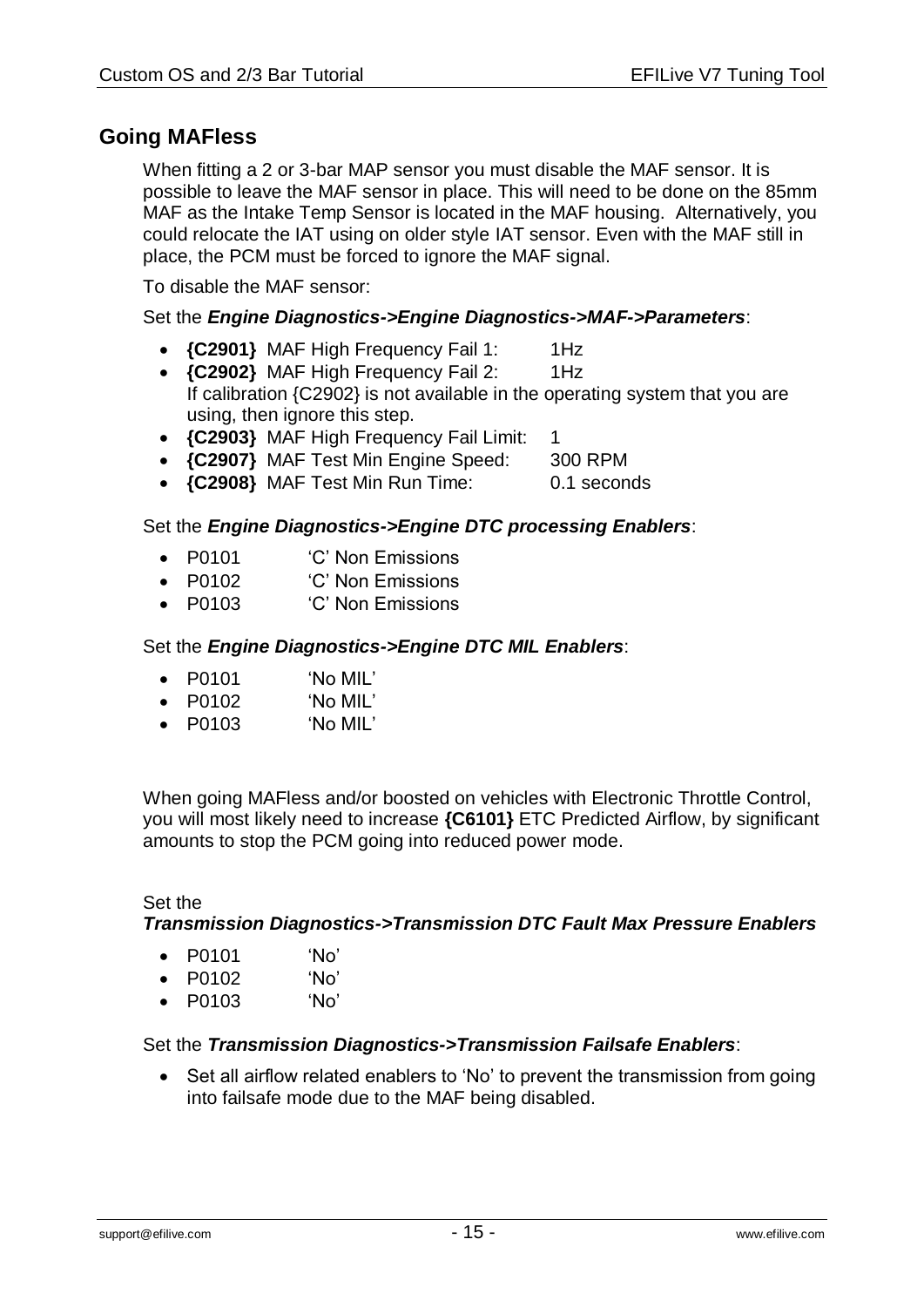## **Barometer Compensation**

To prevent the PCM from learning barometric offsets while in boost, set the following calibrations.

#### *Engine Calibration->Barometer->Parameters*:

- **{B0301}** Min RPM for Barometer Update: 1200 RPM
- **{B0302}** Max RPM for Barometer Update: 2000 RPM

(or before high boost levels)

If you do not expect to experience any significant changes in elevation, (i.e. barometric pressure) then set these values very high (like 7800 PRM) so the PCM will never perform barometric compensation.

## **Boost VE Table**

The boost VE table **MUST** be populated with some valid numbers before you run the engine into boost. A good starting point is to copy the last 105kPa (31inHg) column into the first column of the **{A0009}** Boost VE table (which is described on pages 7 and 8 of this document).

To be safe, put larger than expected values in here, remember it's better to run too rich on the first dyno run than to run too lean, which can damage the engine.

It is very important you never leave any cells at zero or set any cells to zero. If you do, the PCM will command ZERO fuel at those points, resulting in a dangerously lean condition.

See also the **{A0010}** Boost Timing table brief on page [9](#page-10-0) of this document.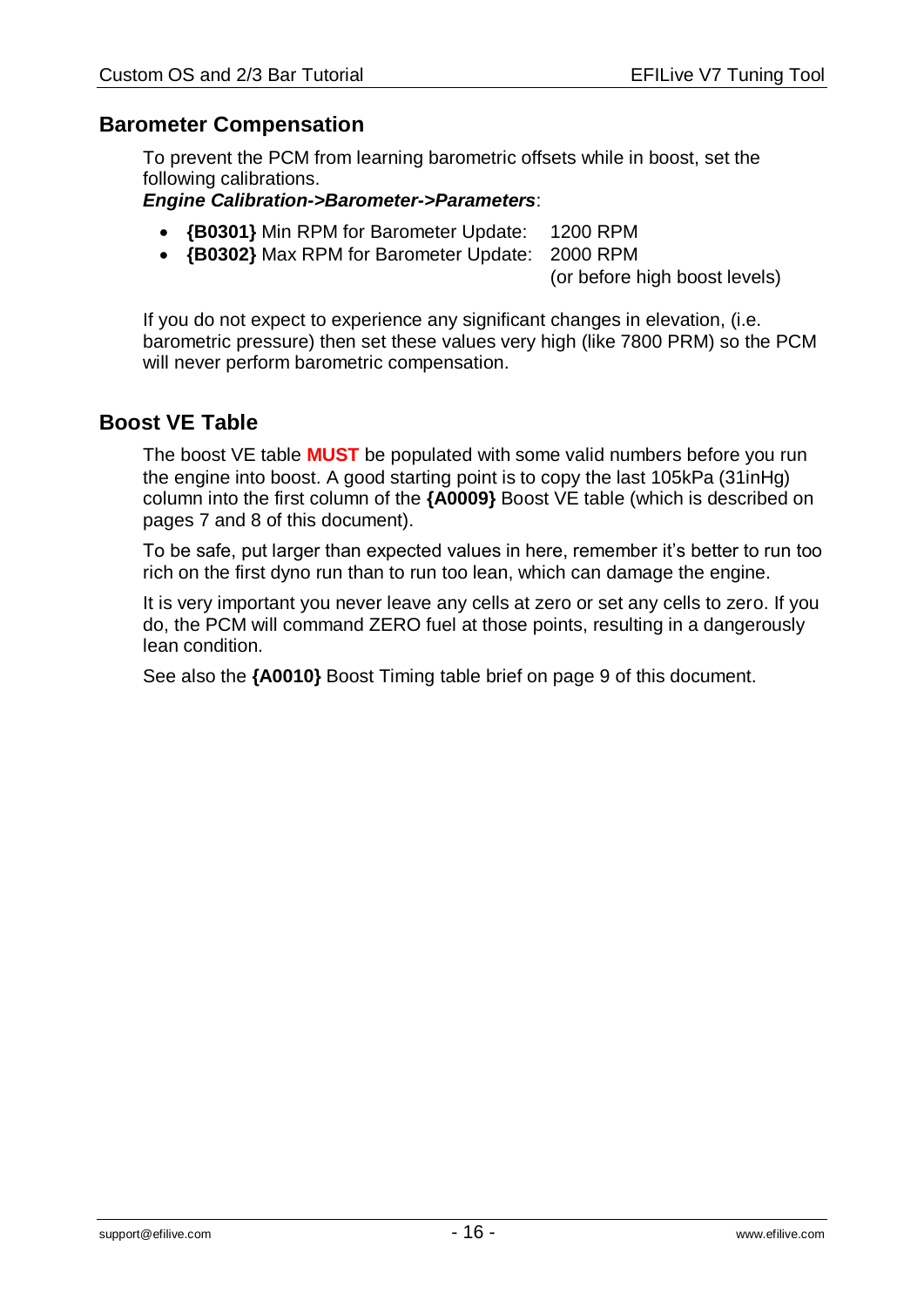# <span id="page-18-0"></span>**Running in 'semi' Open Loop**

EFILive has re-designed the PCM's Operating System to allow the **{B3647}** and **{B3649}** Commanded Fuel vs RPM calibrations to be used as the commanded fuel tables. If you use this table to control fuelling, there is no need for PE mode. In operating systems with this new table, the standard Open Loop table **{B3605}** is no longer available.

You can define any commanded fuel for any given RPM and MAP. When the engine's fuelling is based on this new table, you must ensure the PCM will never go into full closed loop operation or this table will be ignored by PCM.

The new **{B3647}** and **{B3649}** Commanded Fuel vs RPM calibrations have also been changed so that whenever an EQ Ratio of 1.00 (AFR 14.63) is commanded, the PCM will enter a semi closed-loop state. In that state the O2 sensors will be used for fuel trimming with STFT correction, useful for idle or part throttle. If any other EQ Ratio is commanded then the PCM will be in full open-loop operation with no O<sub>2</sub> feedback and no STFT control.

That means you can command 13.5:1 AFR at part throttle or idle if you wish, or even 15.5:1 AFR at part throttle for greater fuel economy, in this state the O2 sensors will be ignored.

**Remember to check what units this table is displaying. Do not enter values like 14.63 into a table that is displaying EQ Ratio. Likewise, entering a value of 1.00 into a table displaying AFR will result in a commanded AFR of 1:1.**

To always use the new **{B3647}** and **{B3649}** Commanded Fuel vs RPM calibrations:

## **IMPORTANT**

## *Engine->Fuel->Trim*.

• **{B4205}** Closed Loop Temp Enable: Set to max setting.

## *Engine->Fuel->O2->Parameters*.

**{B3801}** Long Term Fuel Trim Correction: Disable

*Note: Long Term Fuel Trims will not work when using the new {B3647} and {B3649} calibrations.*

Several other STFT values may require adjustment:

- **{B4101}** Closed Loop Idle Vehicle Speed
- **{B4102}** Closed Loop Idle Vehicle Speed Hyst
- **{B4103}** Closed Loop Idle Throttle Position
- **{B4104}** Closed Loop Idle Throttle Position Hyst
- **{B4108}** STFT Idle Disable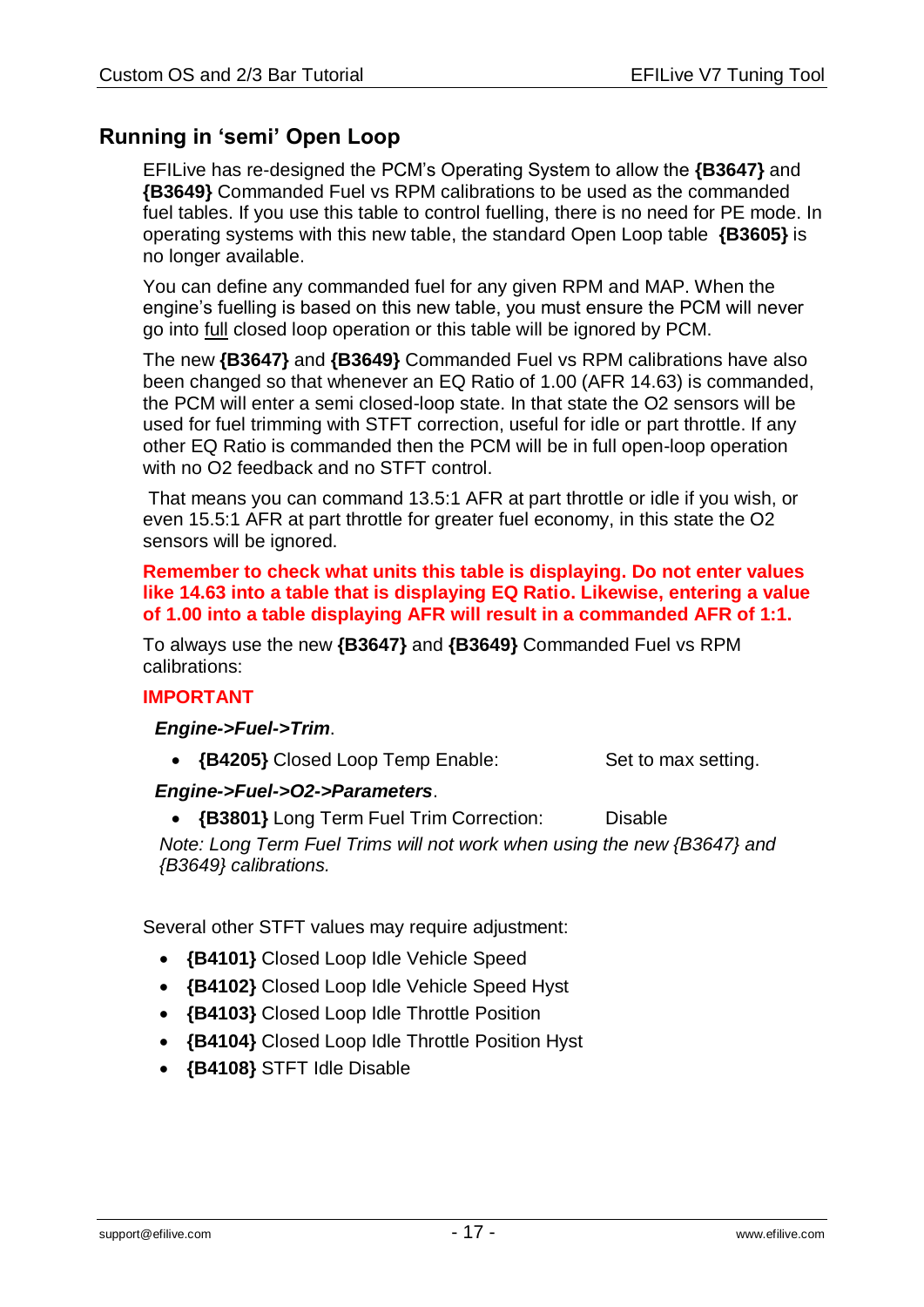# **Boost and Spark**

If you observe significant spark retardation as you pass through 110-115 kPa MAP, the likely culprit will be torque management. You can confirm that by logging the PID {GM.EST\_TRQ\_DMA}.

To prevent the torque management subsystem removing spark timing, change the following calibrations:

## *Engine Calibration->Torque Limiting*:

**{B1902}** Torque Loss from Spark Retard: Set to all zeros.

## *Engine Calibration->Torque Limiting->Parameters*:

- **{B6619}** Max Torque, Trans Input Shaft: Maximum value.
- **{B6620}** Max Torque, Trans Output Shaft: Maximum value.